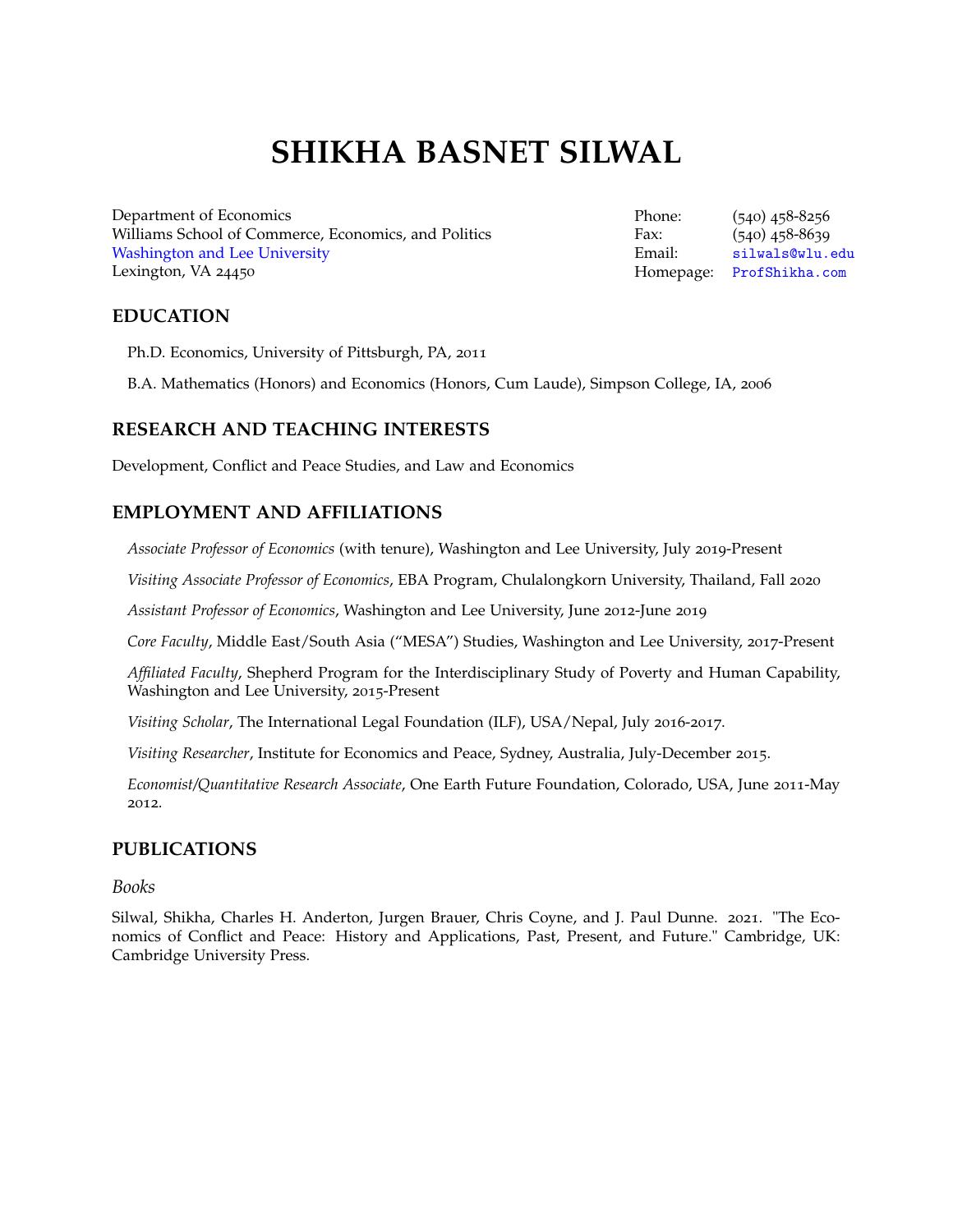#### *Journal Articles*

- 1. Shikha Silwal. *forthcoming*. "The Economics of Looting and Destruction of Cultural Heritage Sits and Objects," *Defense and Peace Economics*. [doi](https://doi.org/10.1080/10242694.2021.2007638)
- 2. Peter Grajzl and Shikha Silwal. 2020. "Multi-Court Judging and Judicial Productivity in a Career Judiciary: Evidence from Nepal," *International Review of Law and Economics*. 61.
- 3. Peter Grajzl and Shikha Silwal. 2020. "The functioning of courts in a developing economy: evidence from Nepal," *The European Journal of Law and Economics*. 49, 101-129.
- 4. Silwal, S. 2017. "On Peace and Development Economics," *The Economics of Peace and Security Journal*.12(2), 5-9.
- 5. Silwal, S. 2017. "Myopic Government and Strategic Rebels: Towards a Theory of Escalation of Violence," *The Civil Wars*. 19(2), 146-175.
- 6. Silwal, S. 2016. "Resilience Amidst Conflict?: Impact of Exposure to Violence on Secondary Education," *The International Journal of Conflict and Development*. 6(2), 97-120.
- 7. Silwal, S. 2013. "A Spatial-Temporal Analysis of Civil War: The Case of Nepal," *The Economics of Peace and Security Journal*. 8(2), 20-25.

#### *Book Chapters*

Silwal, Shikha and Sophie Croome. (*manuscript under preparation*). "Incorporating Cultural Heritage Destruction in Conflict and Peace Economics," in *Contribution to Conflict Management, Peace Economics, and Development*, Manas Chatterji et al. (eds) series 30 on Globalization and COVID-19. Emerald Publishing, U.K.

#### *Other Peer-Reviewed Articles*

1. Basnet, S. 2007. "Monopolist Strategies in a Durable Goods Market," *Rose-Hulman Institute of Technology Undergraduate Math Journal*. 8(1). (undergraduate honors thesis in Mathematics).

#### **COMPLETED PAPERS**

1. Silwal S. "Twice Victimized?: An Exploration of Some Under-studied Topics in Development and Conflict and Peace Economics."

#### **RESEARCH IN PROGRESS**

1. "Incorporating Interdisciplinary Field-Based Learning in Teaching Development Economics," with Alice Kilduff and Tim Lubin.

# **BOOK REVIEWS**

Silwal, S.B. (2020) Review of Charles H. Anderton and John R. Carter: Principles of conflict economics: The political economy of war, terrorism, genocide, and peace. *Public Choice* 185, 237-239.

Manuscript Review of "Principles of Conflict Economics: Economics of War, Terrorism, Genocide and Peace, 2nd Edition Cambridge University Press." for Cambridge University Press.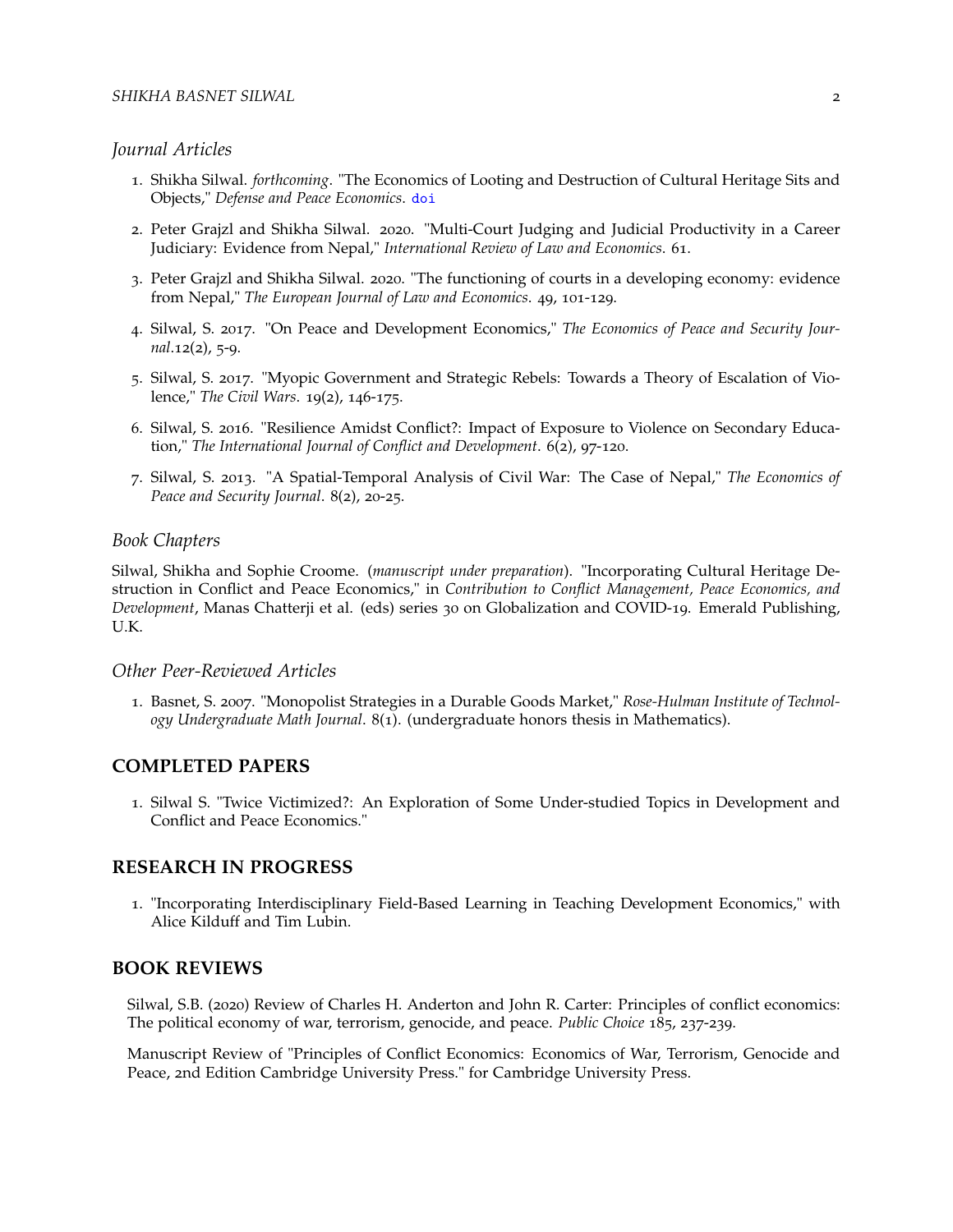## **SEMINAR, CONFERENCE PRESENTATIONS, and INVITED PRESENTATIONS**

2021: *Including Scheduled*

- 1. Presenter, 10*th* International Conference at ABBS School of Management, Bangalore, India, 5-7 August, 2021. *Best Paper Award winner*
- 2. Presenter, International Conference on Economics and Security, Volos, Greece, 8-10 July, 2021.
- 3. Guest Speaker, "Coffee With The Chair", Department of Economics, Virginia Tech, virtual event, 22 April, 2021.
- 4. Guest Lecturer, Global Public Relations Class, Department of Journalism and Mass Communications, Washington and Lee University, virtual event, 23 March, 2021.
- 5. Panelist, Special Session: The Job Search Process, Research, Teaching, and Work-life Balance in Liberal Arts Colleges, 1*st* Workshop in Applied Microeconomics, Association for Mentoring and Inclusion in Economics (AMIE), virtual event, 19 March, 2021.
- 6. Guest Lecturer, Shepherd Program for the Interdisciplinary Study of Poverty and Human Capability Program's Capstone Class, Washington and Lee University, virtual event, 5 February, 2021.

2020:

- 1. Guest Lecture, Economics of War and Peace class by Professor Charles H. Anderton, College of Holly Cross, 10 November, 2020.
- 2. Attendant, Household in Conflict Network Annual Workshop, 10-11 November, 2020.
- 3. Coordinator and Moderator: 15th Annual Himalayan Policy Conference, December 5, 2020.

2019:

- 1. New Faculty Cohort on Scholarship, Winter Academy, Washington and Lee University, Lexington, VA, USA, December, 2019.
- 2. The 23*rd* Annual International Conference on Economics and Security, Madrid, Spain, June 26-28, 2019.
- 3. 6 *th* International Workshop on Economic Analysis of Litigation, Granada, Spain, June 24-25, 2019.
- 4. American Economic Association Annual Meeting, Atlanta, GA, USA, January 4-6, 2019.

2018:

- 1. Southern Economic Association Annual Meeting, Washington, DC, USA, November 18-20, 2018.
- 2. 14th Annual Workshop of the Households in Conflict Network (HiCN), "The Economics of Peace Building," Medellin, Colombia, October 29-30, 2018. *accepted for presentation but unable to attend due to unforeseen circumstances*.
- 3. Western Economic Association International 93rd Annual Conference, Vancouver, British Columbia, Canada, June 26-30, 2018. (*presented at a special panel on International Migration organized by the Committee on the Status of Women in Economics Profession (CSWEP)*).
- 4. The Eighth Annual AEA Conference on Teaching and Research in Economic Education. San Antonio, TX, USA, May 30-June 1, 2018.

2017:

1. Ethics of Looting and Destruction of Cultural Heritage Object, Washington and Lee University, Lexington, VA, USA, March 2-3, 2017.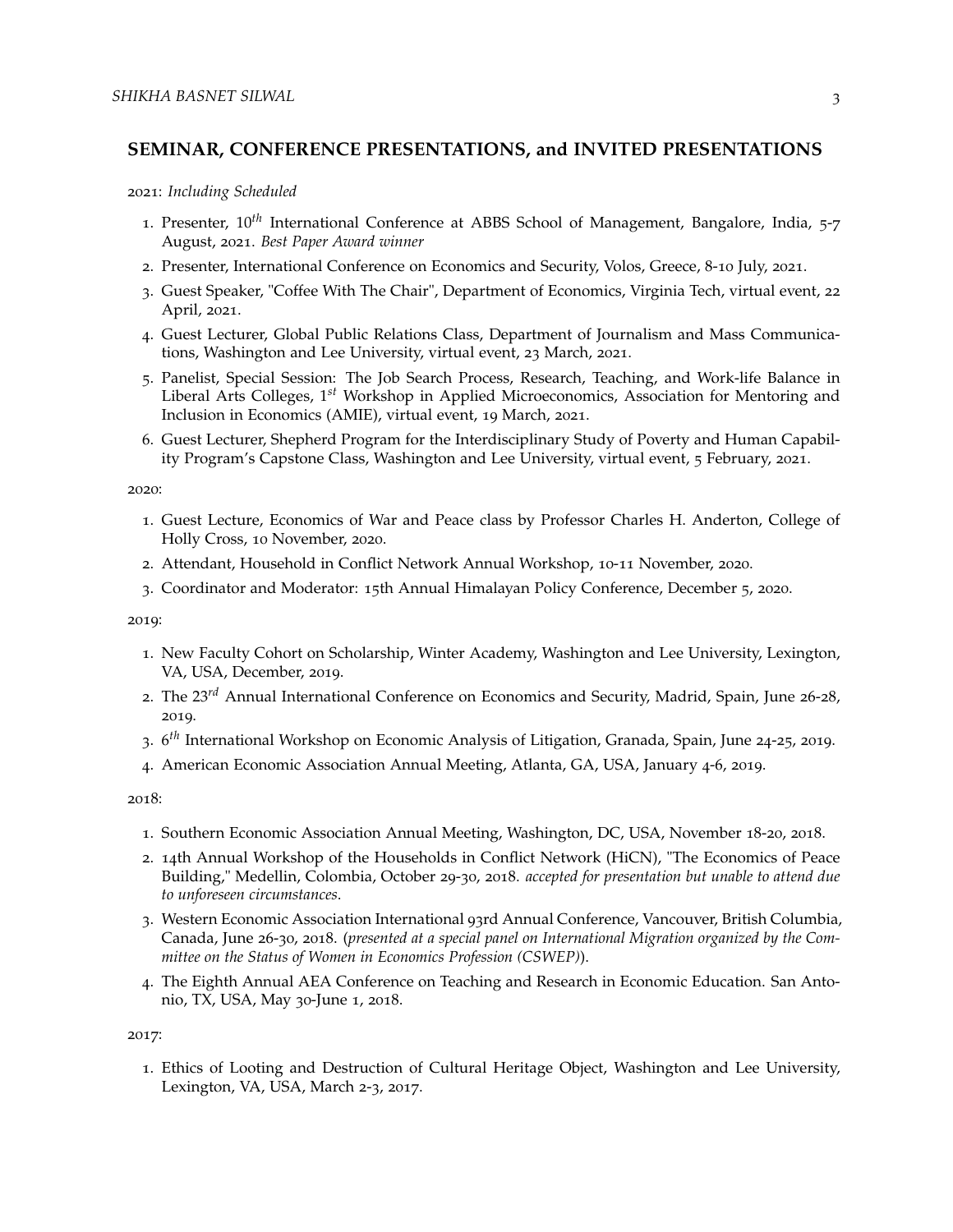2. Roundtable Panel Discussion, "Peace Economics: From Theory to Practice," American Economic Association meeting, Chicago, IL, USA, January, 2017.

2016:

- 1. 12th Annual Workshop of the Households in Conflict Network, "Violent Conflict, Resilience and Agriculture: From Emergency to Development," Rome, Italy, October 24-25, 2016.
- 2. International Studies Association-Comparative Interdisciplinary Studies (ISA-CISS), "Boundaries and Borders in an Evolving World Order: Challenges and Prospects," Thessaloniki, Greece, June 13-15, 2016.
- 3. Associated Colleges of the South Summer Teaching Workshop, Furman University, South Carolina, USA, May 30-June 4, 2016.
- 4. Virginia Association of Economists, Virginia Military Institute, Lexington, VA, March 31, 2016.

2015:

- 1. Guest Speaker, Economics Department, St. Lawrence University, Canton, NY, USA, December 14-15, 2015.
- 2. Mentee, The Committee on the Status of Women in the Economics Profession (CSWEP) mentoring workshop, New Orleans, USA, November 19-20, 2015.
- 3. Participant, From Theory to Practice: Inaugural Positive Peace Conference, Stanford University, CA, USA, October 5, 2015.
- 4. Guest Lecturer, Econ 280: Contemplative Development Economics (Prof. Jim Casey's class), Washington and Lee University, Lexington, VA, USA, September 29 and October 1, 2015.
- 5. Institute of Economics and Peace, Sydney, Australia, July 15, 2015.

2014:

- 1. Session Chair, 9th Annual Himalayan Policy Research Conference, University of Wisconsin, Madison, WI, USA, October 16, 2014.
- 2. Presidential Panel: "Costly Space: The Influences of Spatial Variation in War Costs on Politics," 55th Annual Convention of the International Studies Association, Toronto, Canada, March, 2014. *invited presentation unable to attend due to unforeseen circumstances*.

2013:

- 1. Guest Lecture, BBA Orientation Program at the Kathmandu University School of Management, Kathmandu, Nepal, July, 2013.
- 2. European Society of Population Economics Annaul Conference, Aarhus, Denmark, May, 2013.
- 3. Virginia Association of Economists, Federal Reserve Board of Richmond, Richmond, Virginia, March, 2013.

2012:

Seventh Annual Himalayan Policy Research Conference, University of Wisconsin at Madison, WI, USA, October, 2012.

2010:

Fifth Annual Himalayan Policy Research Conference, University of Wisconsin at Madison, WI, USA, October, 2010.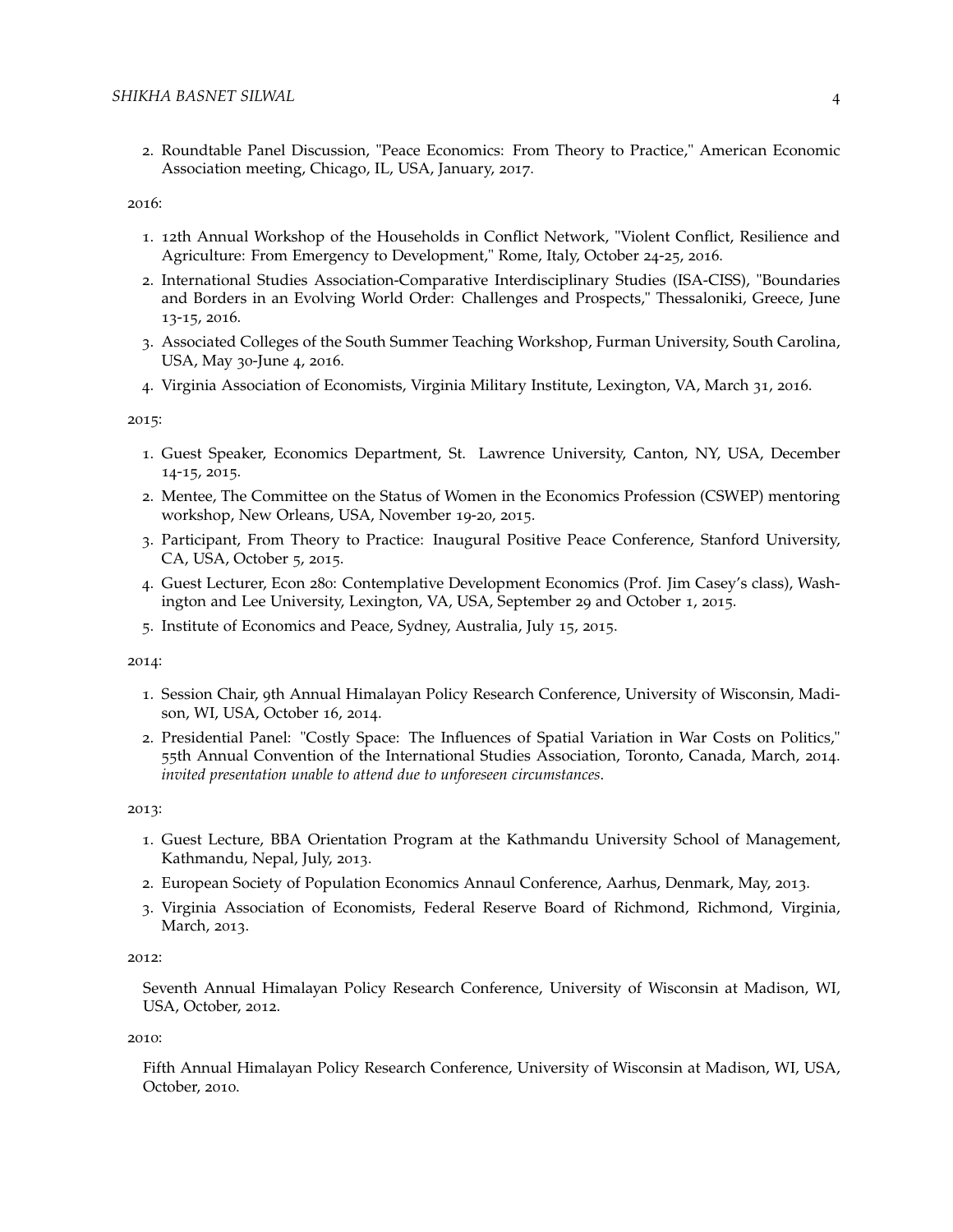# **HONORS, FELLOWSHIPS, AND GRANTS**

#### *Fellowship and Grants*

The Christian A. Johnson Endeavor Grant for Global Fellows Seminar, Washington and Lee University, Lexington, VA, USA, 2016.

NASDAQ/SunTrust Faculty Development Grant, Washington and Lee University, Lexington, VA, USA, 2013 and 2015 (with Peter Grajzl).

Mellon Foundation Grant for developing Spring Term Course in Nepal, Washington and Lee University, Lexington, VA, USA, 2014 and 2016 (with Tim Lubin).

Lenfest Grant, Washington and Lee University, Lexington, VA, USA, 2013-2020.

#### *Honors*

Nepal Vidya Bhushan (Education Medal), Ministry of Education, Nepal, 2013. Arts and Science Fellowship, University of Pittsburgh, PA, USA, 2006-2011. Summer Research Fellowship, University of Pittsburgh, PA, USA, 2007, 2008. Heckert Award for Outstanding Senior in Economics, Simpson College, IA, USA, 2006. Outstanding Senior in Mathematics, Simpson College, IA, USA, 2006.

## **MEDIA COVERAGE**

- 1. **[Interview](https://chautaari.com/shikha-basnet-silwal-interview/)** by Sujhaab Chautaari, an online forum that, among many things, profiles successful Nepali professional to give educational and professional advice to Nepali youth.
- 2. Interview by Radio Nepal (Nepal's National Radio): featured on the program *Aaja kaa Naari (Women Today)*. One of the most popular programs of Radio Nepal that features successful Nepali women as an inspiration to other women throughout the country. The interview was broadcasted at 8:30 am on August 30, 2017.
- 3. Study of Economic Cost of Somali Piracy, 2011 covered in NY Times, WSJ, Newsweek, Financial Times, Reuters, Bloomberg, Chicago Tribune, and Voice of America.

#### **COURSES**

*Regular Courses* Introduction to Economics Principles of Macroeconomics Principles of Microeconomics Interdepartmental Applied Statistics *Electives and Seminars* Caste at the Intersection of Economy, Religion, and Law (*jointly with Prof. Tim Lubin in Religion Department*) Economics of War and Peace (*jointly with Prof. Jurgen Brauer at Chulalongkorn University, Thailand*) Demography and Development in South Asia Culture and Economic Development (300-level Seminar)